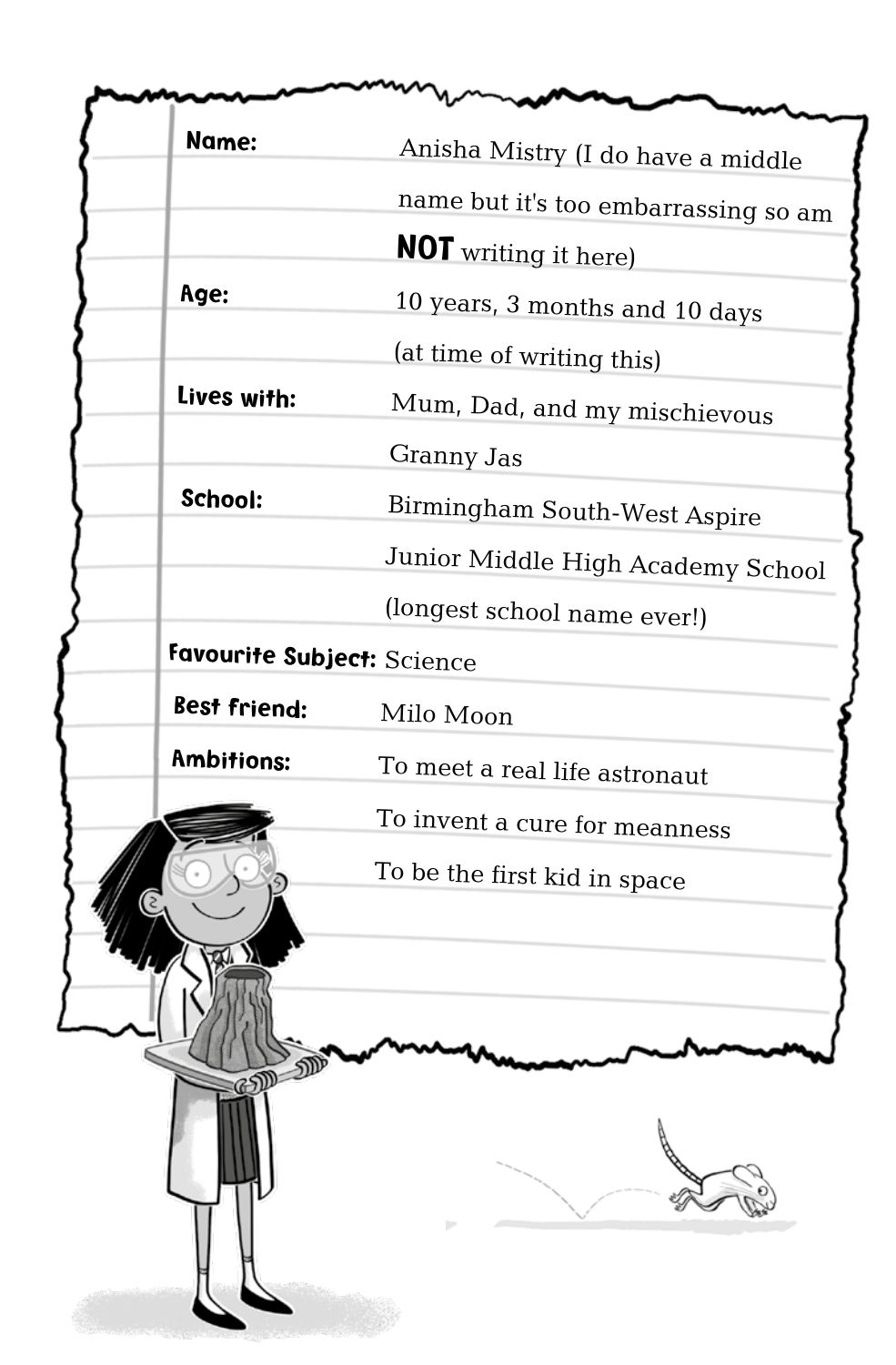For all the families, large and small, blended, multigenerational, sometimes a bit mixed up and wobbly, often incredibly strong, filled with love, laughter and perfect chaos. You are all wonderful. SERENA

For Dave, tea wizard, confidence wrangler, and general all-round legend. Thank you for spinning all the plates. EMMA

First published in the UK in 2020 by Usborne Publishing Ltd., Usborne House, 83-85 Saffron Hill, London EC1N 8RT, England, usborne.com

Text copyright © Serena Patel, 2020

The right of Serena Patel to be identified as the author of this work has been asserted by her in accordance with the Copyright, Designs and Patents Act, 1988.

Illustrations copyright © Usborne Publishing Ltd., 2020

Illustrations by Emma McCann.

The name Usborne and the devices  $\bigcirc\!\!\!\bigcirc\!\!\!\bigcirc\!\!\!\bigcirc$  are Trade Marks of Usborne Publishing Ltd.

All rights reserved. No part of this publication may be reproduced, stored in a retrieval system or transmitted in any form or by any means, electronic, mechanical, photocopying, recording or otherwise without the prior permission of the publisher.

This is a work of fiction. The characters, incidents, and dialogues are products of the author's imagination and are not to be construed as real. Any resemblance to actual events or persons, living or dead, is entirely coincidental.

A CIP catalogue record for this book is available from the British Library.

JFMAMJ ASOND/20 ISBN 9781474959537 05229/1

Printed and bound in Great Britain by CPI Group (UK) Ltd, Croydon, CR0 4YY



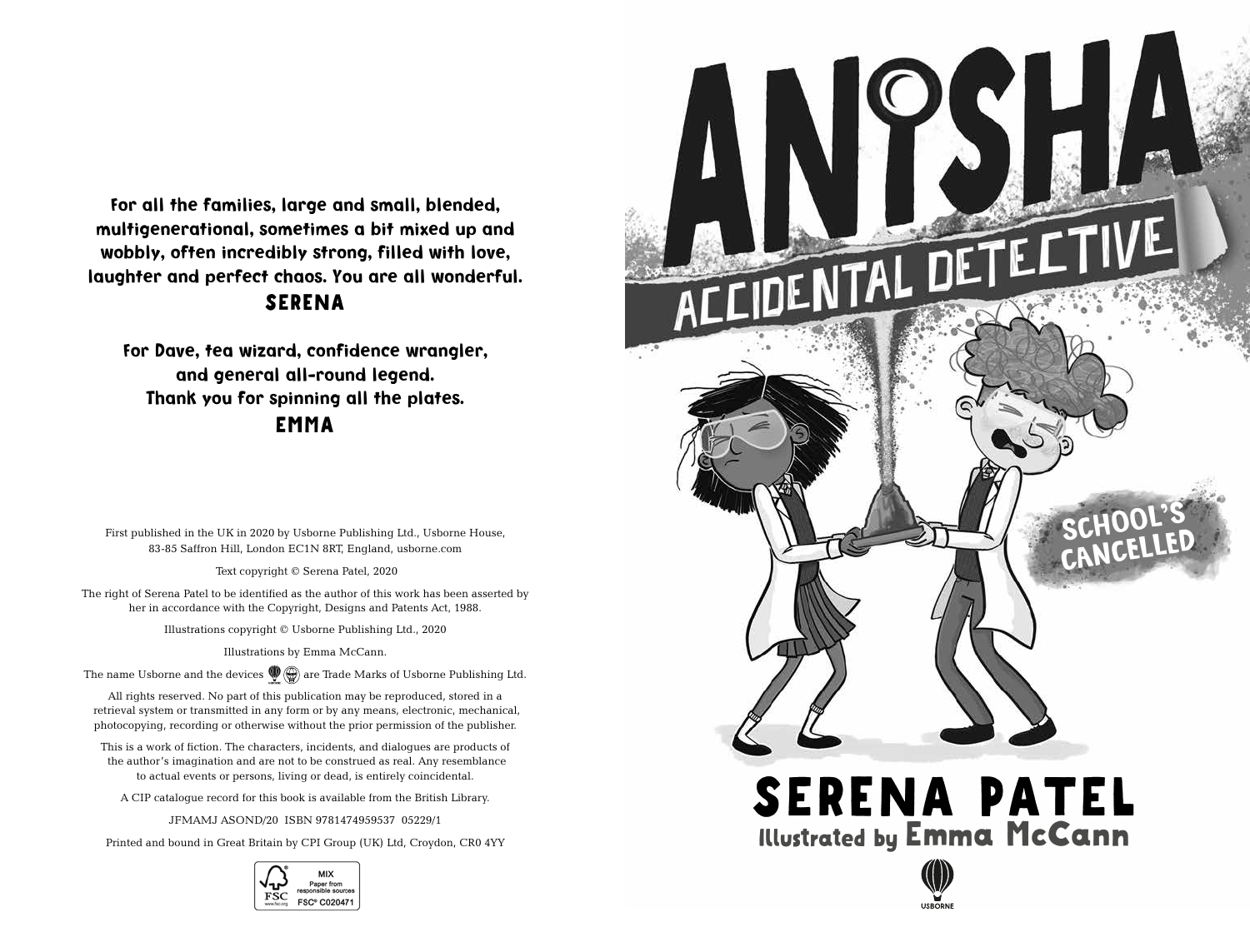

I think Thursdays are a funny kind of day. It's not the weekend yet, which is okay with me because weekends mean family time. Family time usually means a lot of noise and drama in our house. Don't get me wrong, I do love my family, but they're also a bit bonkers and they get themselves into trouble A LOT. Anyway, this Thursday is kind of a special and exciting day at school because of the BIG ANNOUNCEMENT!

You see, there's a science fair next week. And not just any science fair either. It's the National Schools Science Fair and whoever has the best experiment wins an amazing prize. Actually, not just amazing, it's an **intergalactic** prize  $-$  a trip to the **national**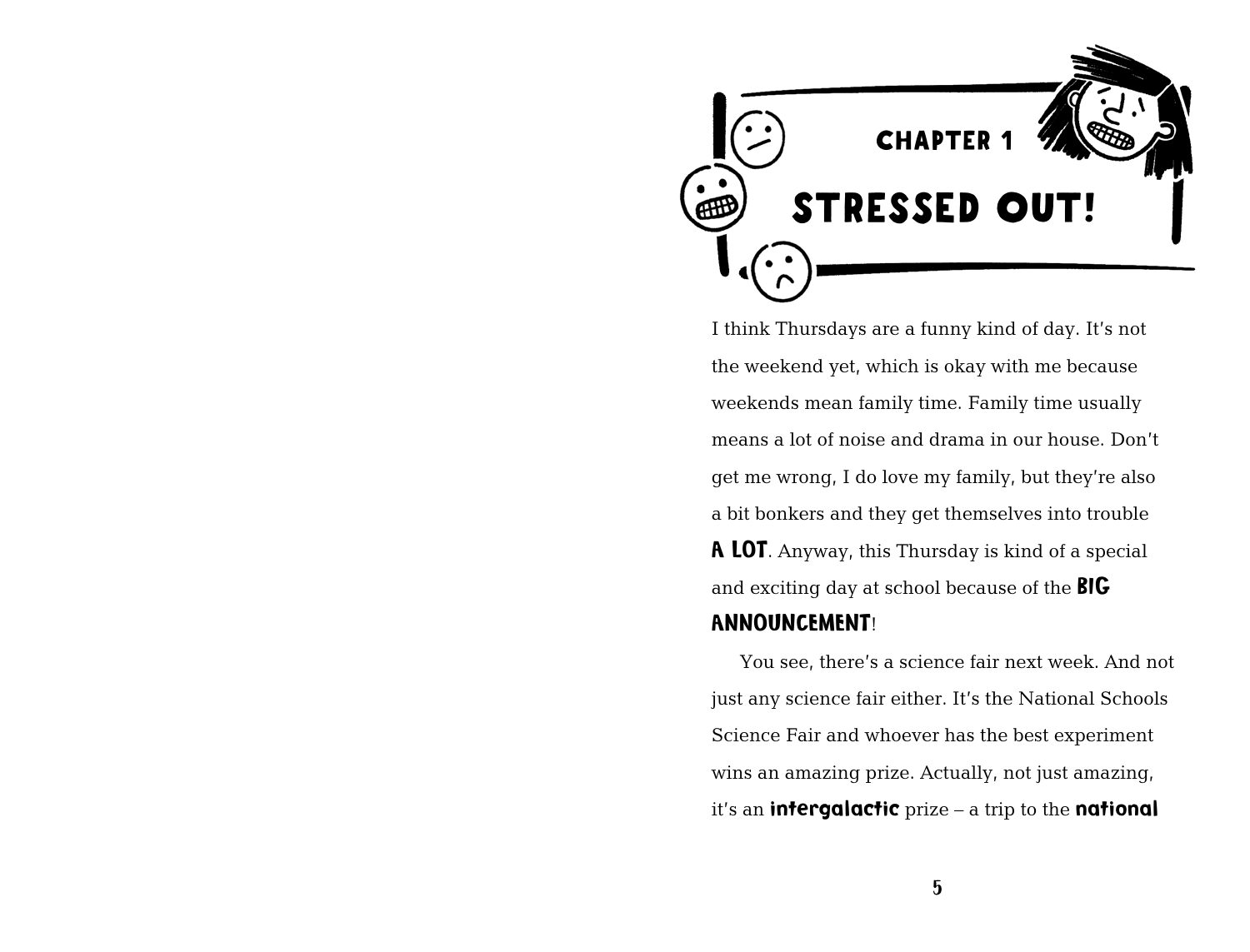space centre! And the winner gets to meet a real-life astronaut! **How cool is that?** 

Everyone in my year is so excited, even the kids who don't normally like science. Each school can only enter two teams and today our science teacher, Miss Bunsen, is going to announce who our two teams are. She's been watching us working on our projects for the last four weeks and it's been making my tummy go all weird, because I want our team to be one of the chosen ones SO BAD!

Mostly I quite like school, apart from some of the other kids. When I say other kids, I actually mean the **evil fwins** Mindy and Manny, my cousins (only by marriage – their dad, Uncle Tony, married my mum's sister, Aunty Bindi). And yes, I meant it when I said they're **EVIL**. They used to go to a boarding school, but Uncle Tony decided it would be better for them to be close to home, where he can keep an eye on them. It's weird, but since they've been at my school they seem to be staying out of trouble. I keep

an eye on them though, as they are not to be trusted.

If that wasn't enough to deal with, I also have an arch-enemy, Beena Bhatt – she's the worst. She thinks I'm **her** arch-enemy but I'm really not. I might have **ACCIDENTALLY** knocked her over once but that doesn't mean we have to forever be archenemies! I have tried to tell her that but she won't listen, so now I just try to stay out of her way. It's not easy. I'd ask to be homeschooled, but that would probably be worse!



On the other hand…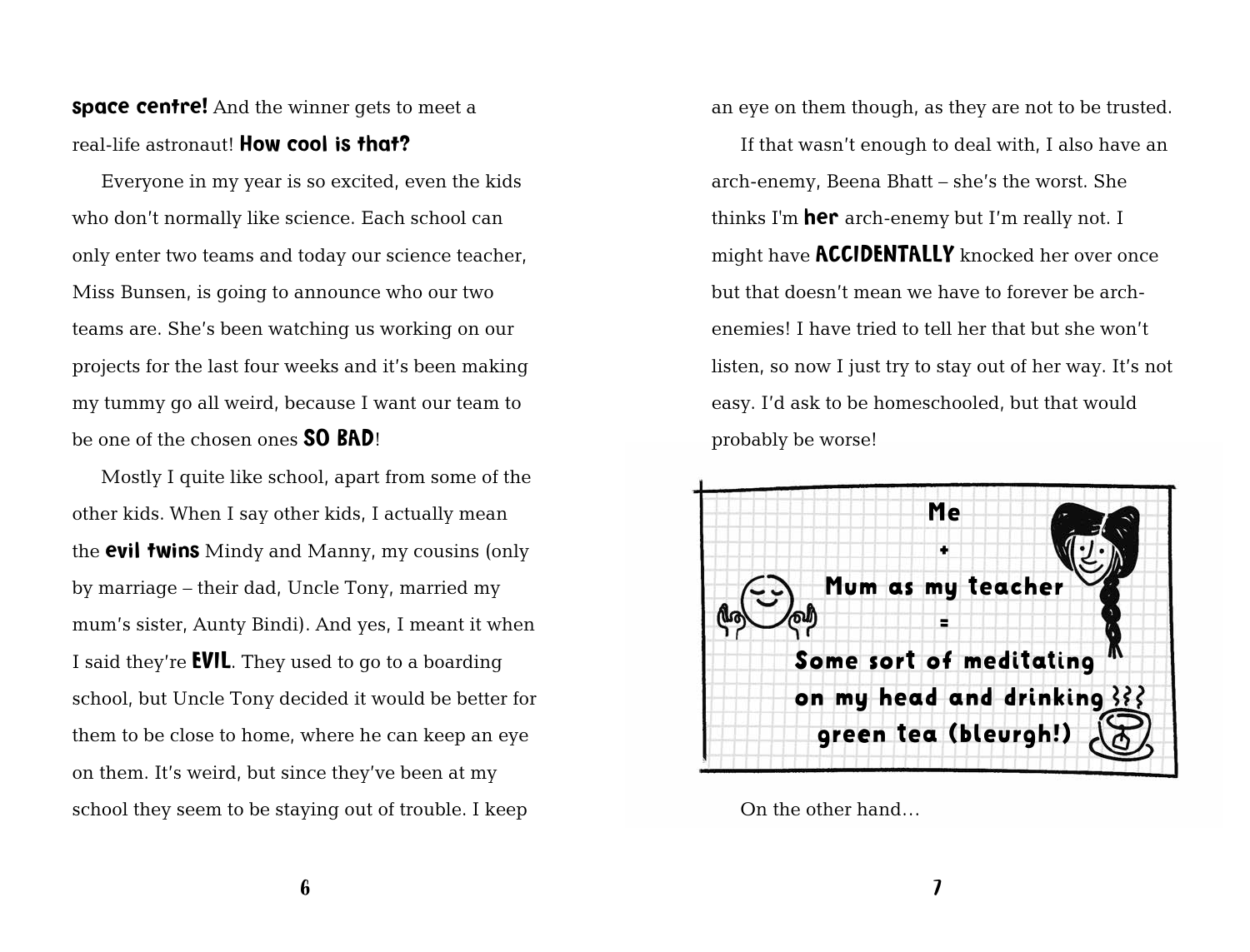

But then what about…

| Me                              |  |  |  |
|---------------------------------|--|--|--|
|                                 |  |  |  |
| Granny Jas as my teacher        |  |  |  |
| Yummy snacks for every          |  |  |  |
| break and lots of great stories |  |  |  |
|                                 |  |  |  |

I smile to myself, thinking about how fun it would be to read my books all day while Granny cooked up

a mountain of treats. She's making parathas\* this morning, which are **my favourite**. The delicious smell of a big pile of steaming fried spicy flatbreads is wafting through the house.

Dad already left at 8.14 a.m., which is exactly fourteen minutes later than he should have done. He blustered out of the door  $\infty$  a whirlwind of jangling keys, briefcase and files under his arm and a halfeaten piece of toast dangling between his teeth. I don't think I've ever seen him sit down for breakfast. Mum's gone off to the local gym to run her early morning meditation class. I'm in a rush too, because I woke up late. I was up reading by torchlight till the middle of the night, so I slept through my alarm this morning. It was Dad's **morning bathroom noises** that finally woke me. I once saw a documentary about camels and weirdly that's what my dad sounds like – gargling and gurgling every morning. For once I was glad that he's so loud!

**、☆★☆☆☆☆★☆☆★☆☆★☆☆☆☆☆☆☆☆☆☆☆☆☆☆☆☆☆★☆** 

\* Parathas are just the best. They are spicy flatbreads which Granny cooks on her iron tawa pan. I love to watch her making them and the smell is amazing!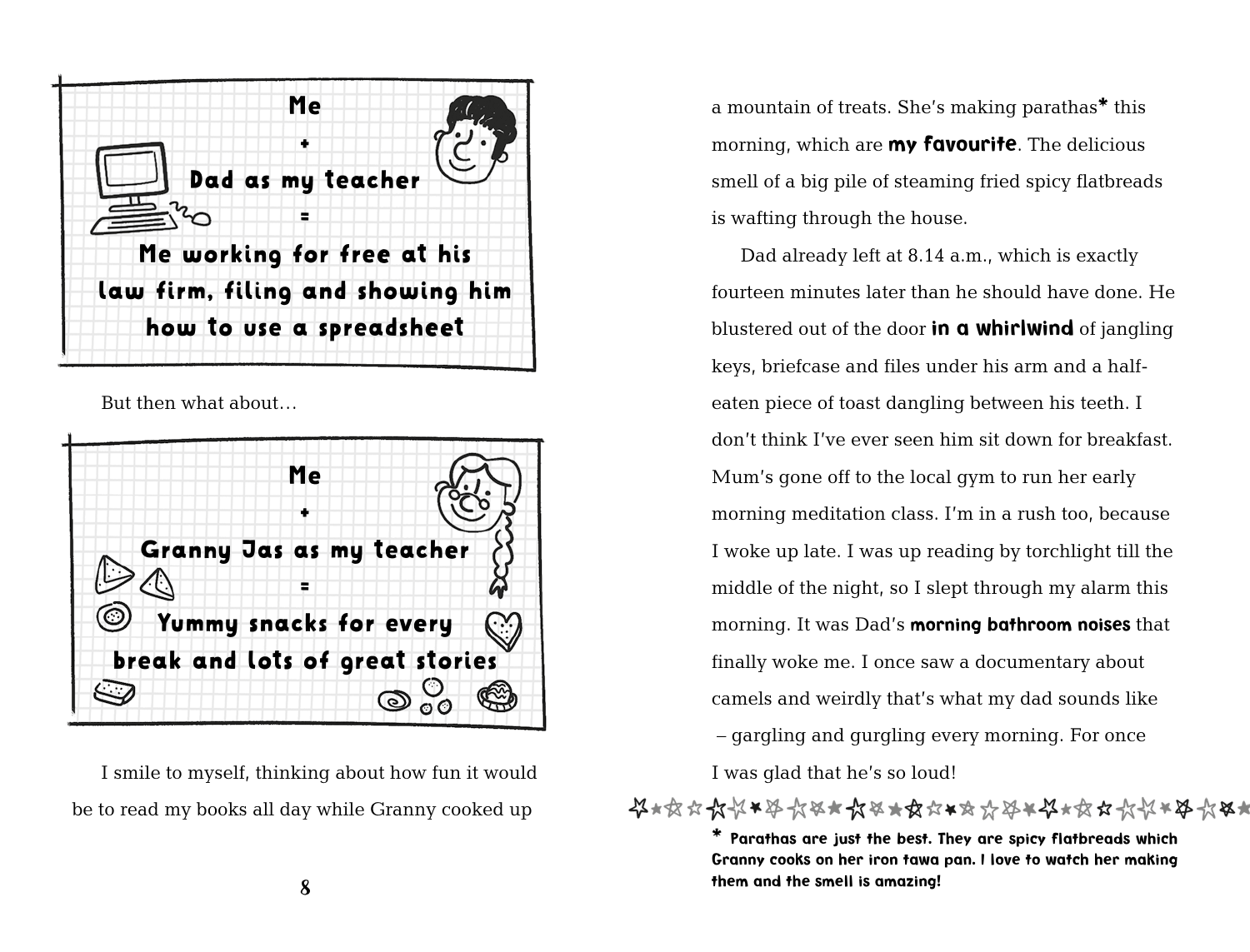I grab a paratha from the plate Granny's piling them onto and stuff it in my mouth too fast. " $Hot,$ hot, hot!" I gasp, as Granny passes me a glass of water without even turning around.

"You kids, always in a rush. Take your time, silly," she gently scolds.

"But I **am** in a rush, I'm gonna be late," I moan.

"You shouldn't stay up till who knows what time then!" Granny smiles. "You think I don't see your torchlight shining under the bedroom door as I go to my room at night? When will you learn, Granny sees everything!"

"In my defence, I was reading a maths book!" I protest. "We always have a test on Thursdays. It's my second favourite subject! Well, it used to be."

"Used to be?" Granny studies my face. "Has something happened, beta?"

"No…I mean…well, it's just I usually know the answer when the teacher asks a question and…"

"And that's a bad thing these days, is it? Don't be

shy, beta. You should never be afraid to show your talents. You are **clever**. If the teacher asks you a question, go ahead and answer."

"You don't understand," I sigh.

Granny waves her rolling pin in my direction. "Granny understands everything."

"I just think sometimes it's easier to try and blend in, be part of the crowd. Not everyone in my school thinks being clever is cool."

"Humph," Granny snorts. "Anni, what are you talking about? Why would you want to hide your light? You must stand out, stand up, be proud!" She puffs out her chest.

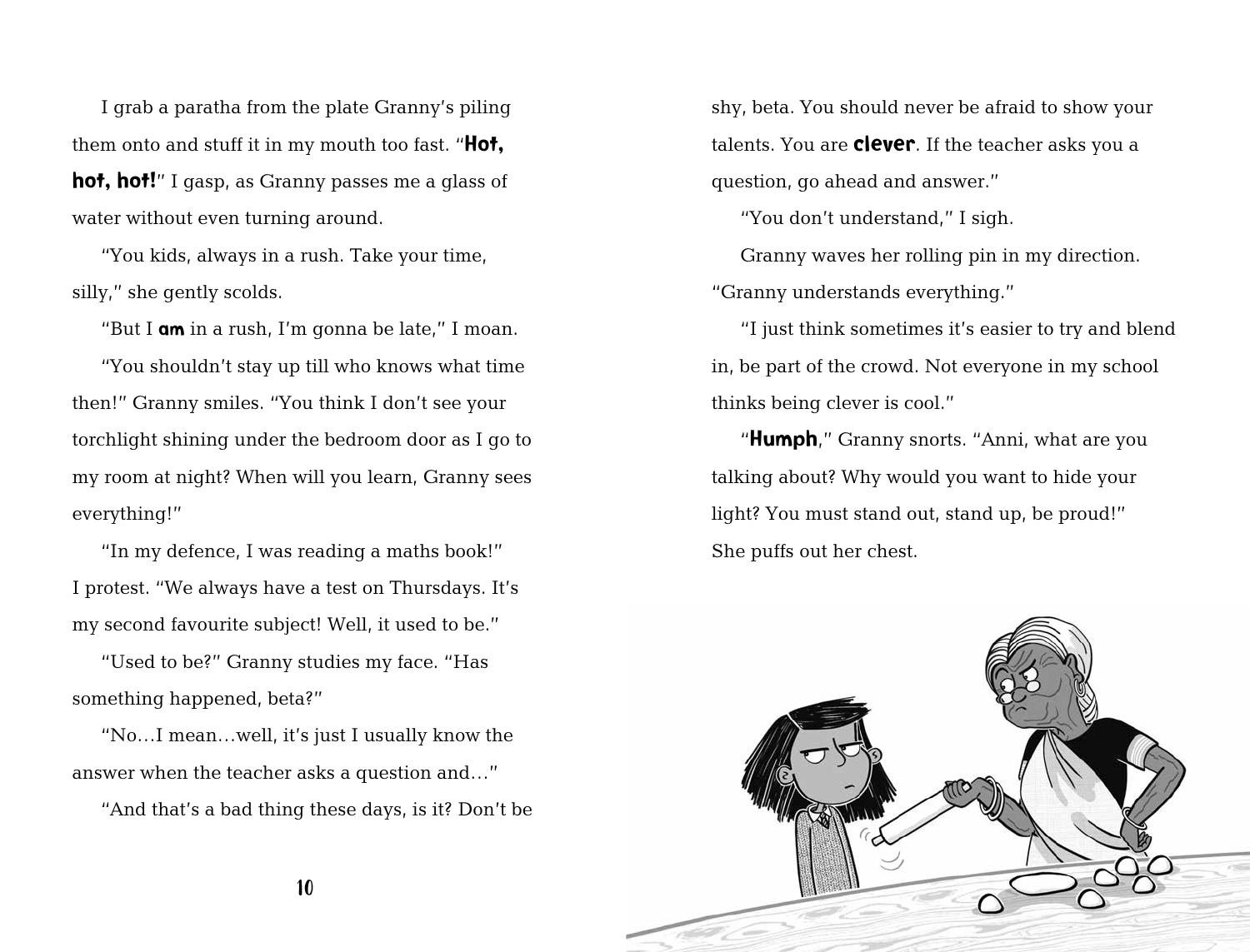"Do you think we would be here if our ancestors had just sat there idly letting everyone else speak up for them? **No, of course not!**"

I don't really know why Granny talks about people who lived long ago when things are so different now. I couldn't be any less like my brave ancestors if I tried – speaking up isn't really my thing.

"It's not that easy these days, Granny. If you're too clever, then some of the other kids make fun of you for being a nerd. I never used to care in Year Four or even Year Five, but things seem different in Year Six. There are still lots of kids who want to study and do well, but the teacher always uses my work as an example and it's embarrassing. It's just not good to be too clever."

"Too clever? Too clever? What is that? You can never be too clever, beta. Your brain is your **super** power, it's the thing that makes you special. Only you think like you!"

"Well, I wish someone would tell certain kids in my school that being clever is super."

"I will tell them! Shall I come to school with you now? I will put on my chappals\* and march down to that school and I will tell them!"

"No, no, it's fine, Granny – anyway, grown-ups aren't allowed into school and I'd, erm, better go!" I make a move towards the front door before Granny can put her chappals or anything else on and follow me.

She shouts after me, "Put your hood up, it's cold out there! That nice weatherman, Gopal Singh – you know, the handsome one? – he said we might get some rain later. And don't forget, Bindi will be round after school, she wants your help with the party. I don't know, all this fuss, completely unnecessary! In my day we sang 'Happy Birthday', we blew out the candles,

## **☆★☆☆☆☆★**※★☆☆★☆★★☆★☆☆☆★☆☆☆☆☆☆☆☆☆★★★

\* Granny's chappals are her sandals. Granny doesn't wear any other type of shoe – even in winter! She just puts a pair of woolly socks on and slips her trusty Scholl chappals on over the top.